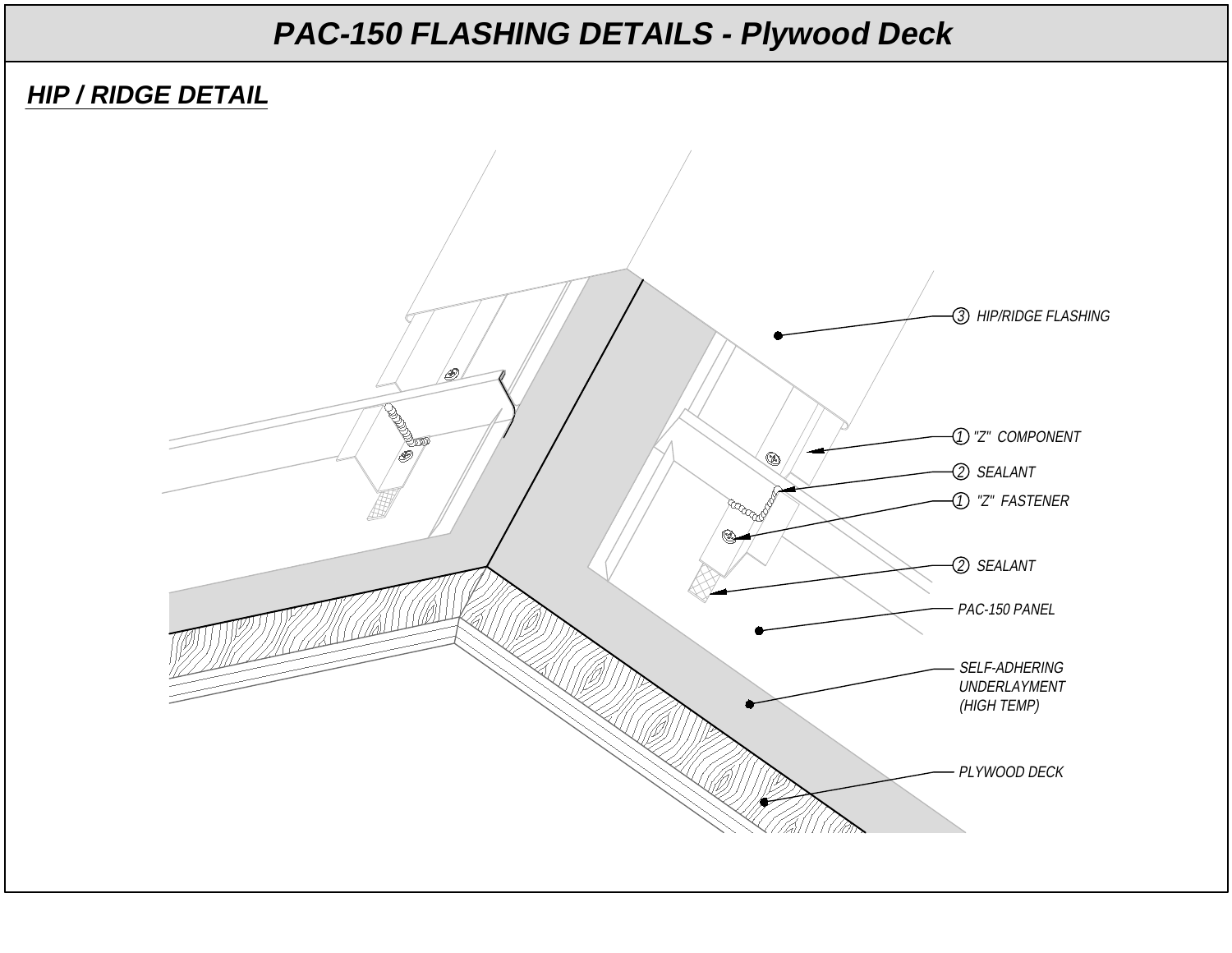#### **VENTED RIDGE DETAIL**

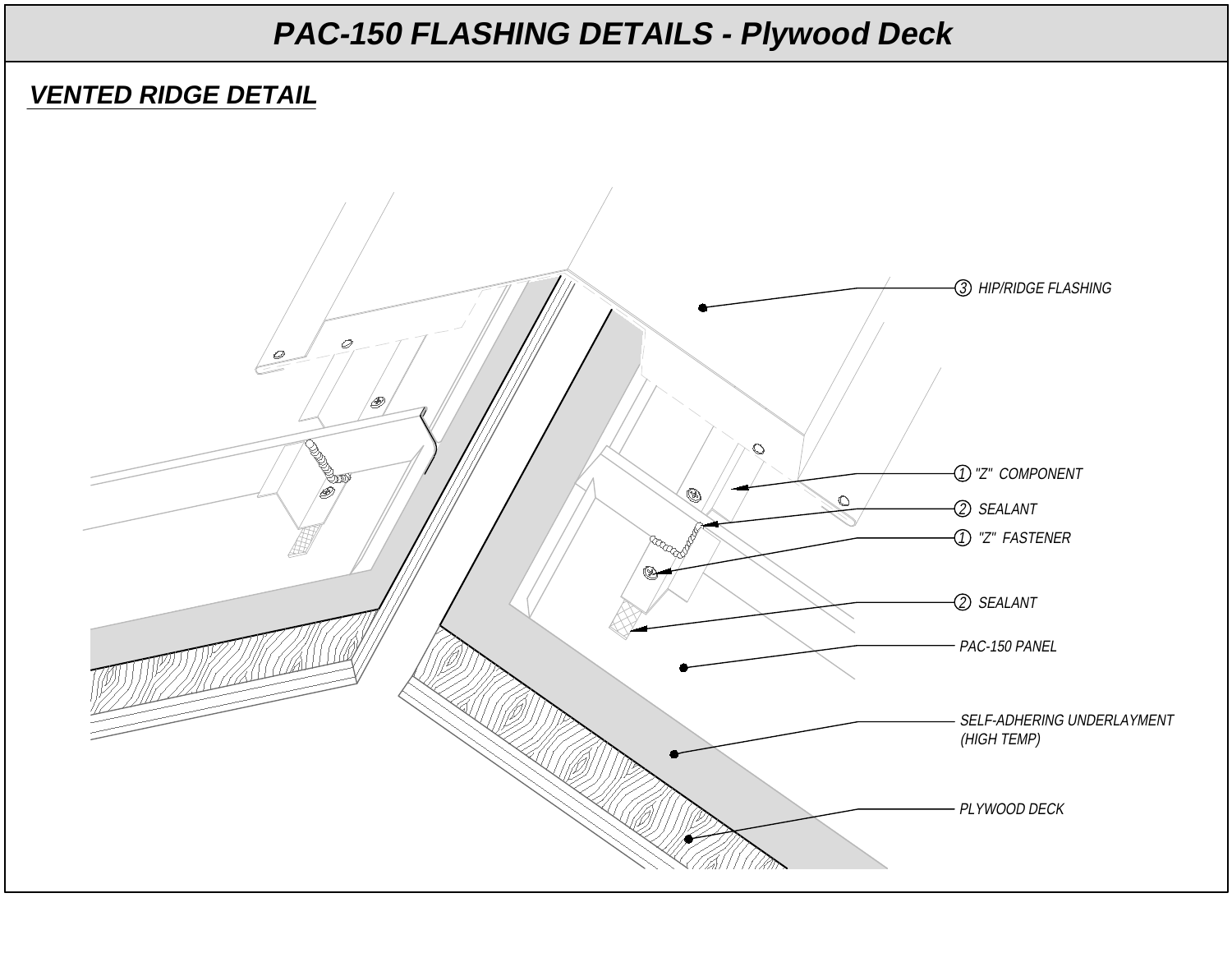### **VALLEY DETAIL (One Piece)**

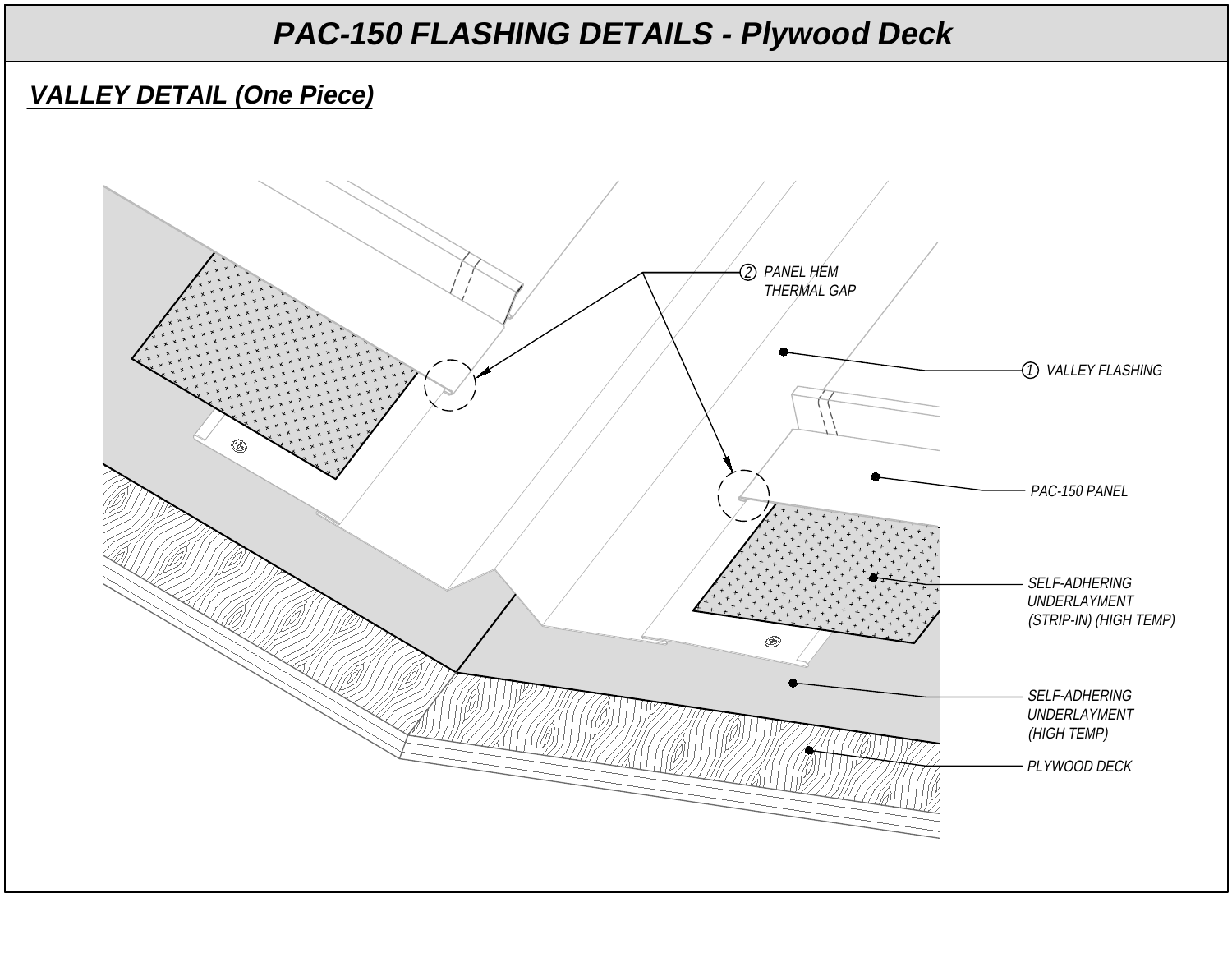### **VALLEY DETAIL (Clip)**

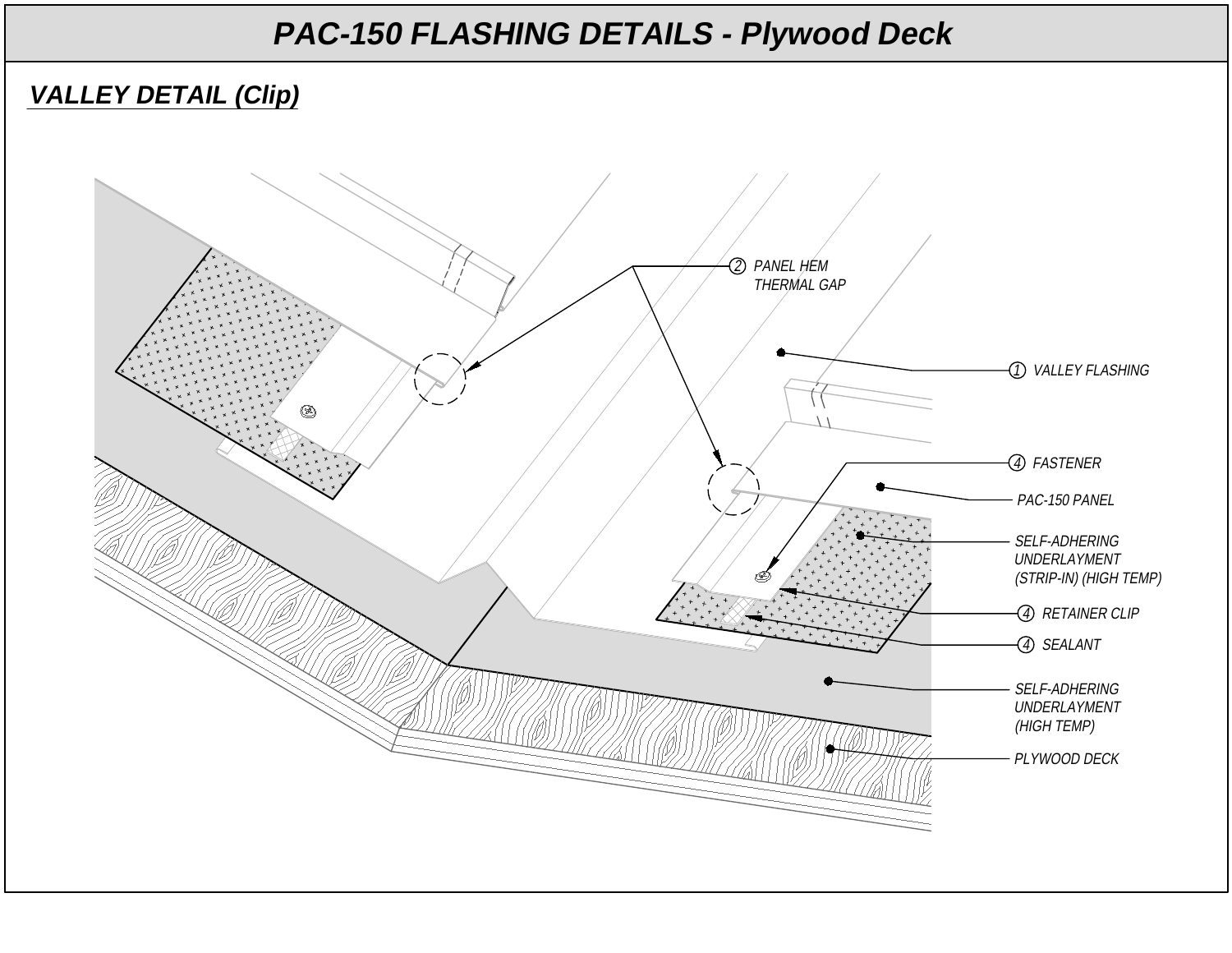#### **EAVE DETAIL**

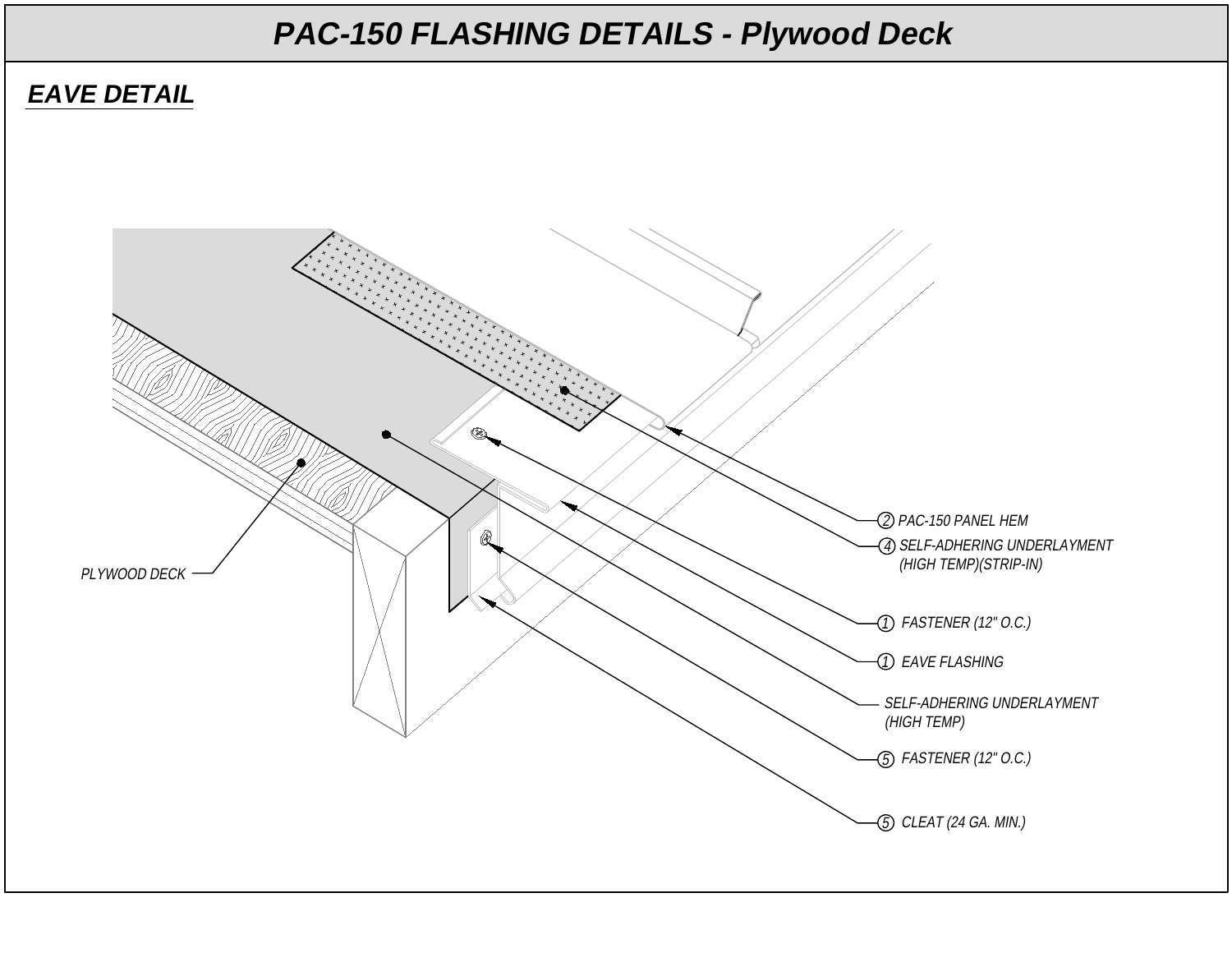#### **EAVE DETAIL**

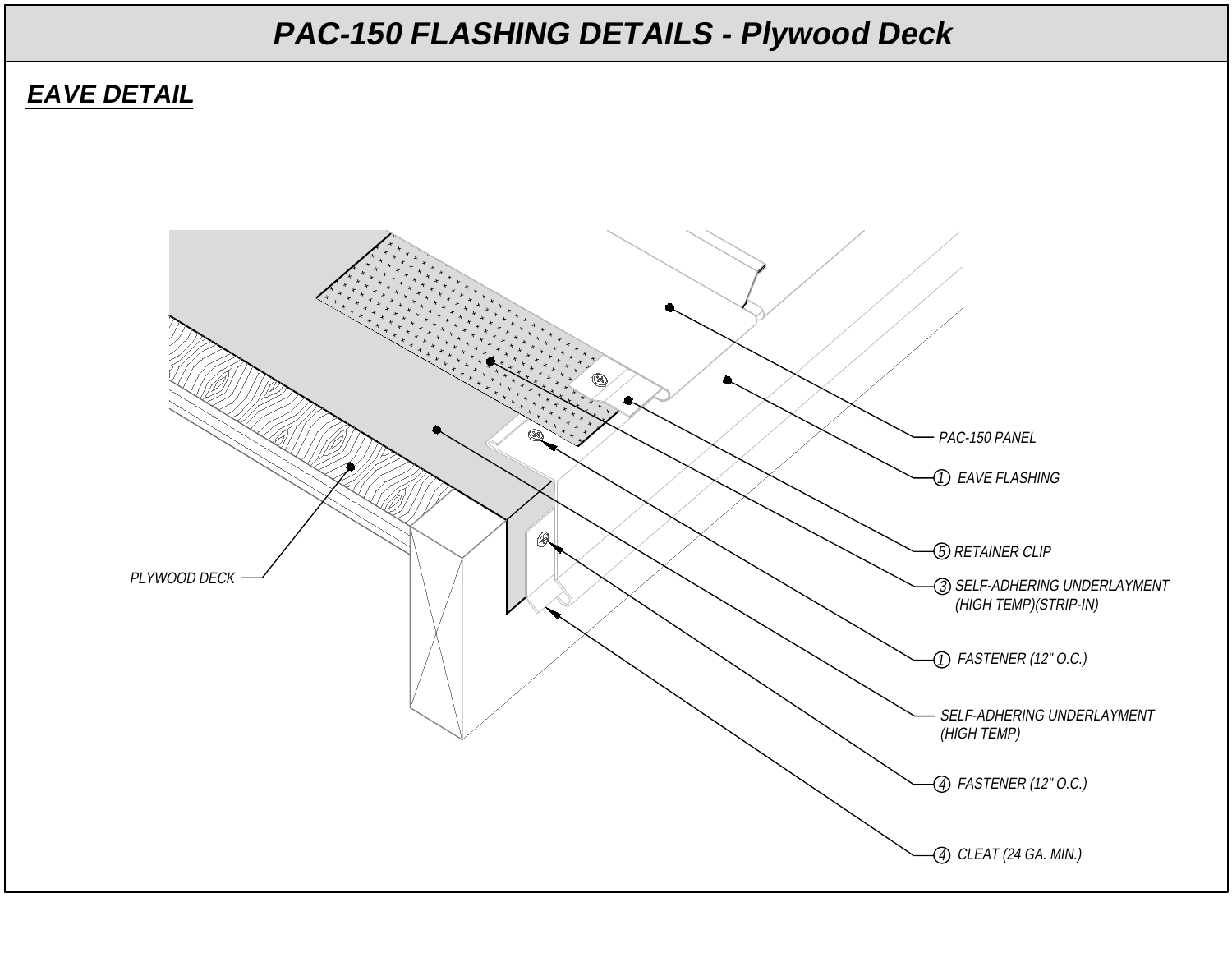#### **EAVE w/ FASCIA DETAIL**

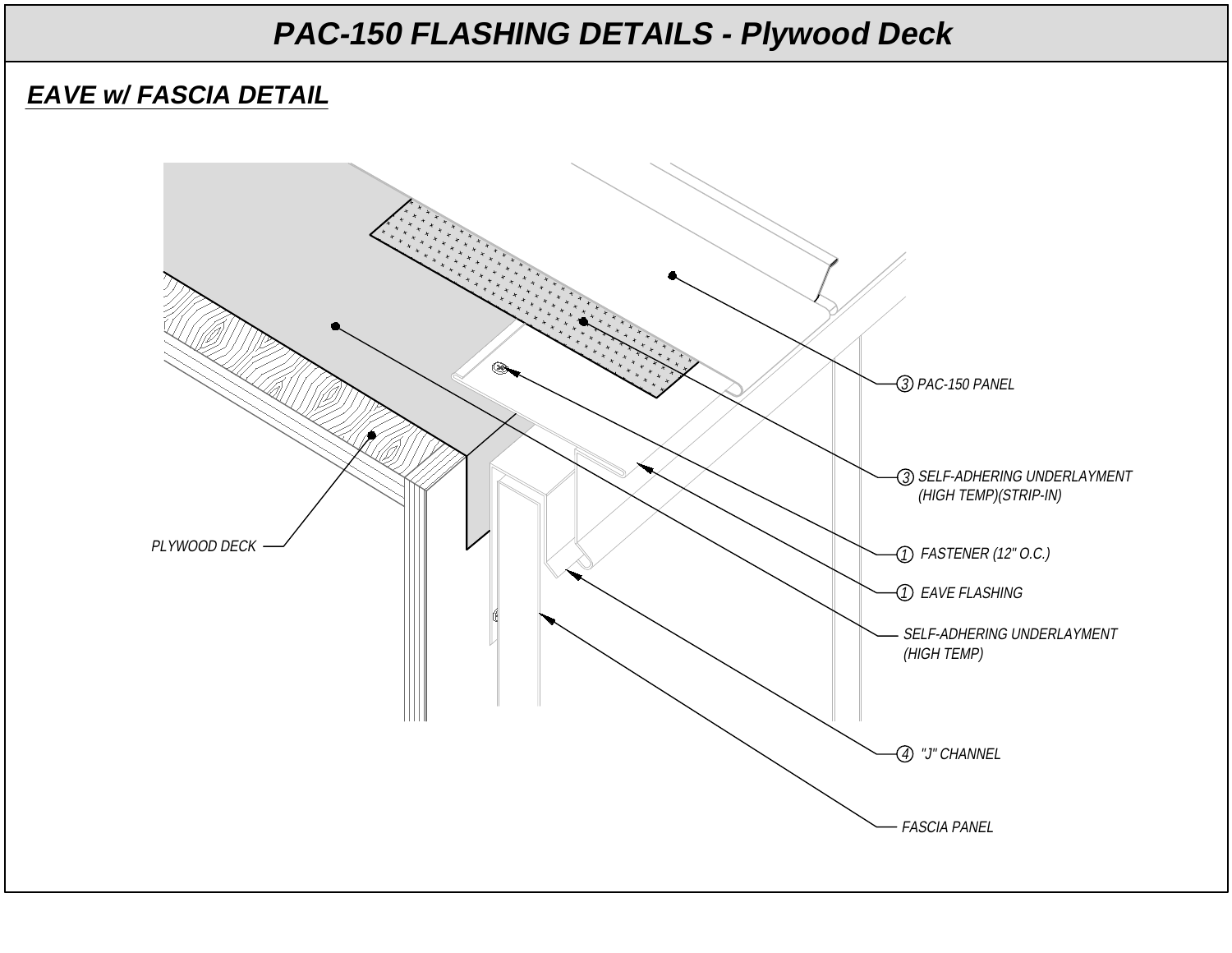#### **EAVE DETAIL W/ GUTTER**

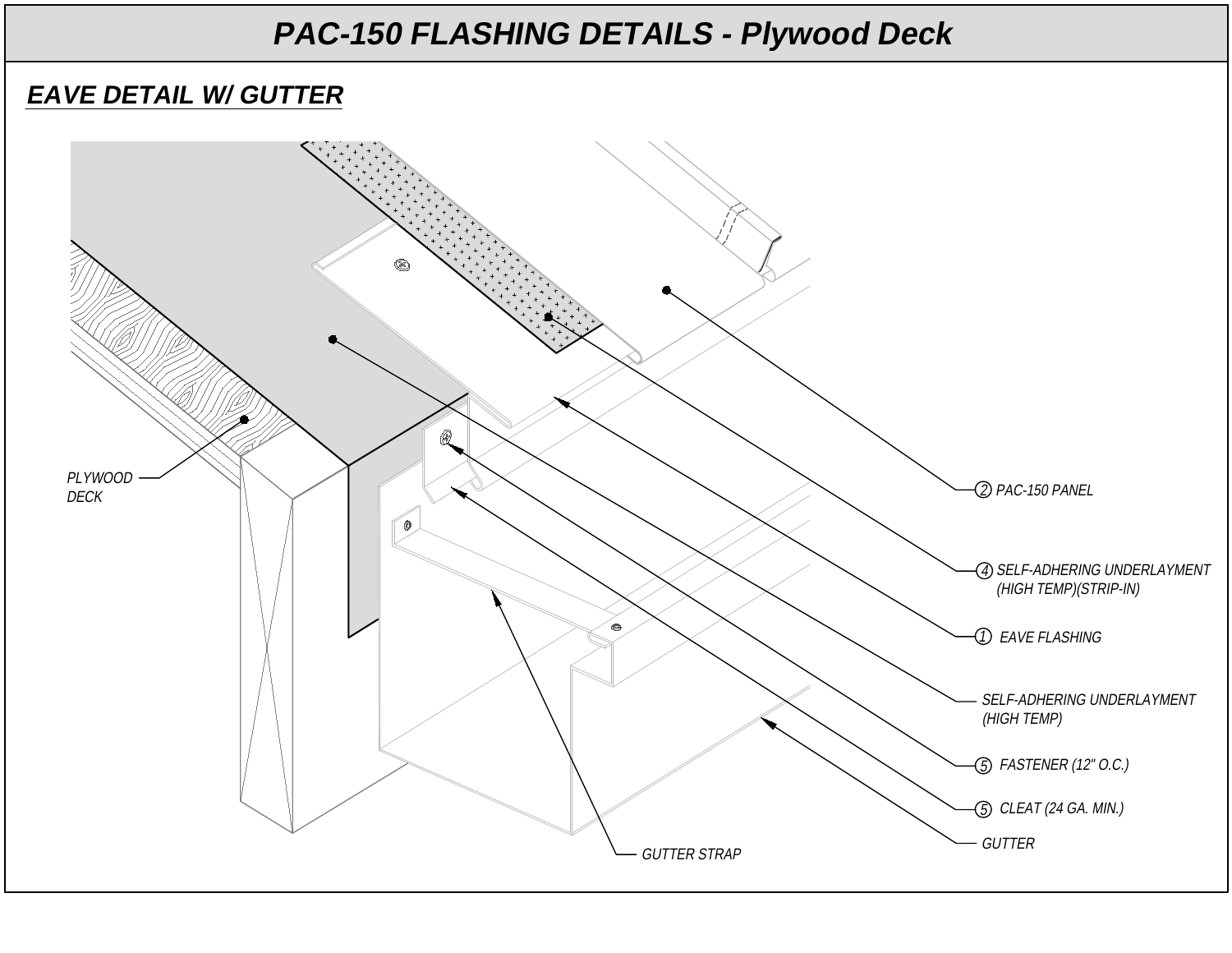#### **EAVE DETAIL W/ GUTTER**

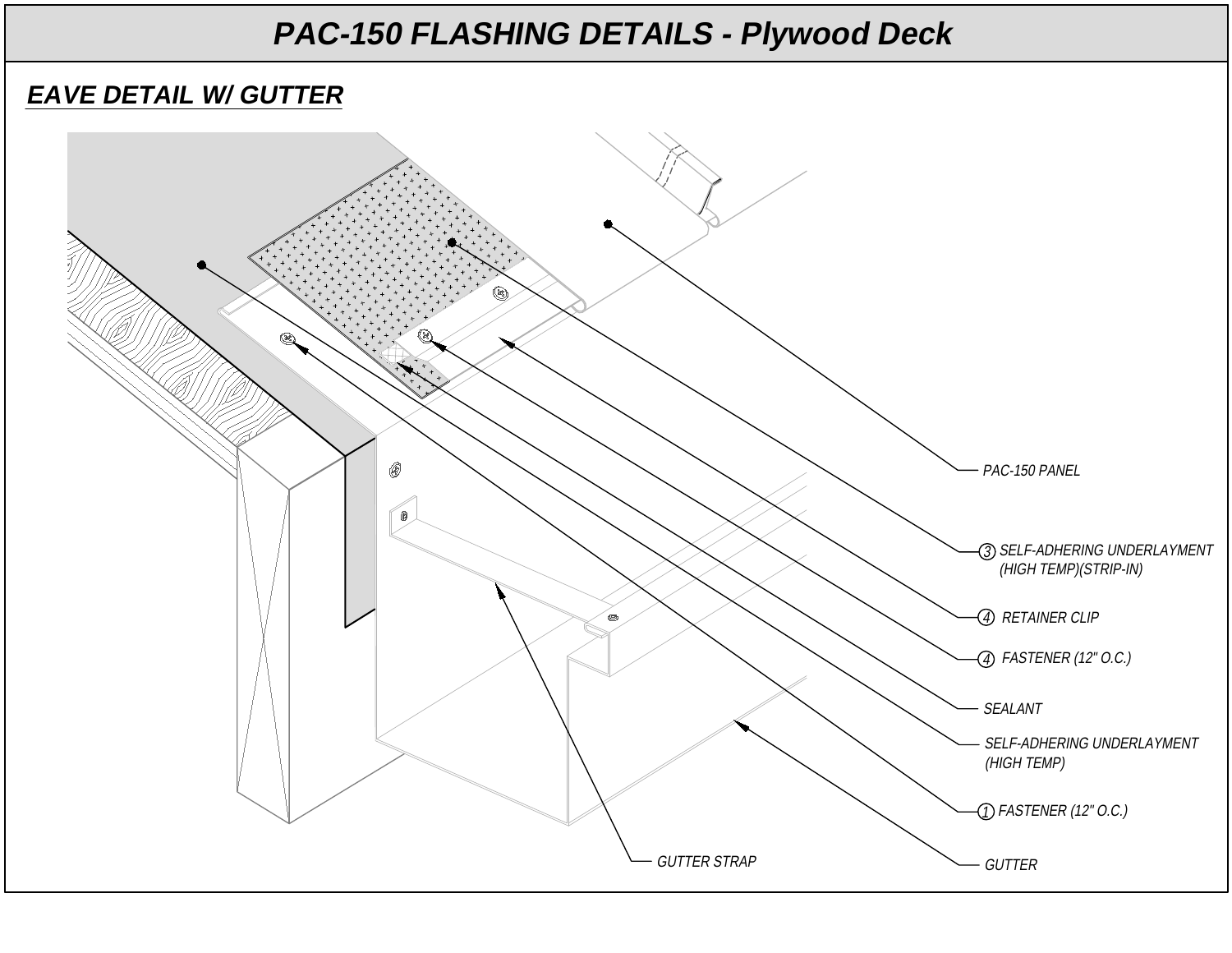#### **RAKE DETAIL**

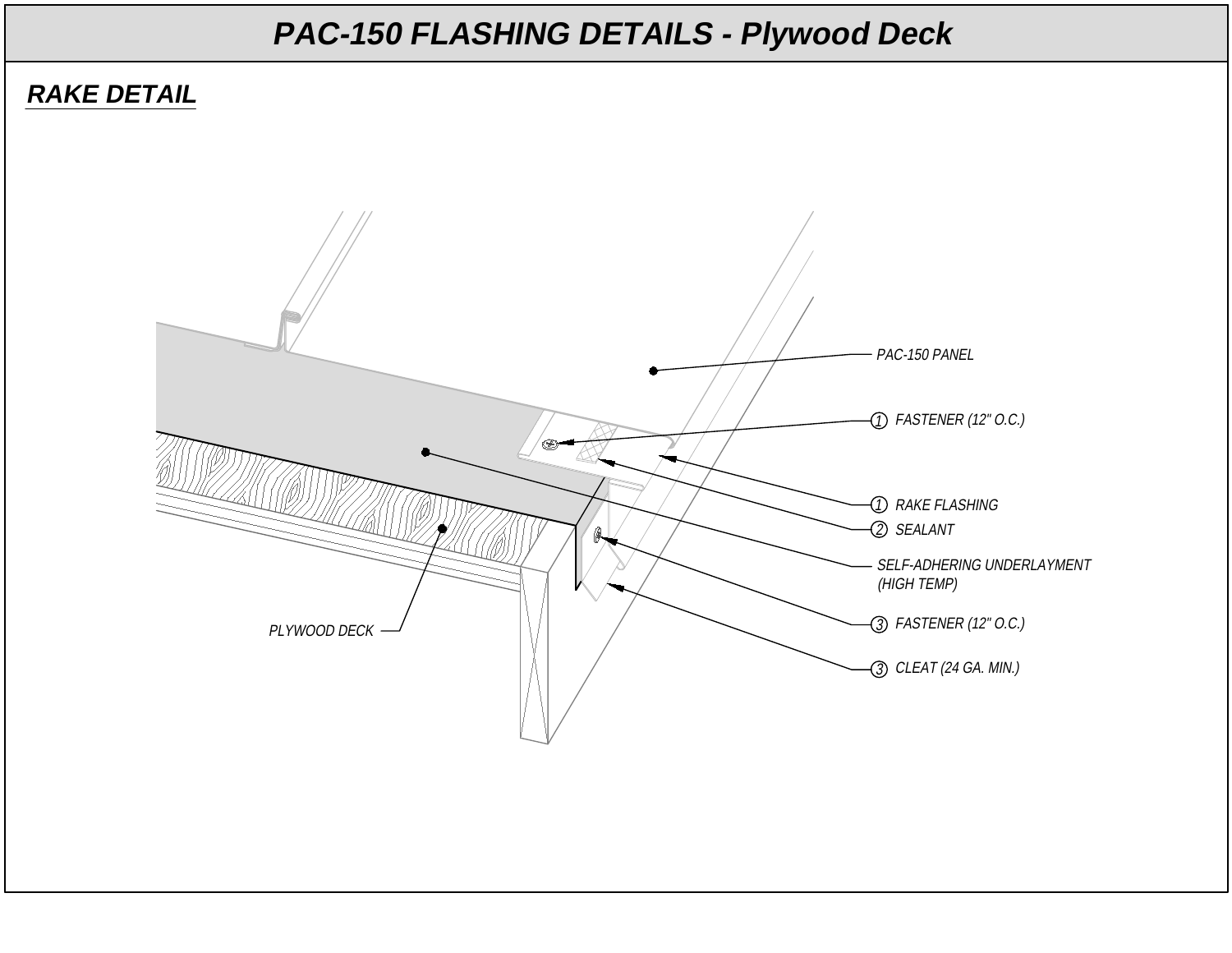#### **RAKE DETAIL W/ "J" CLOSURE**

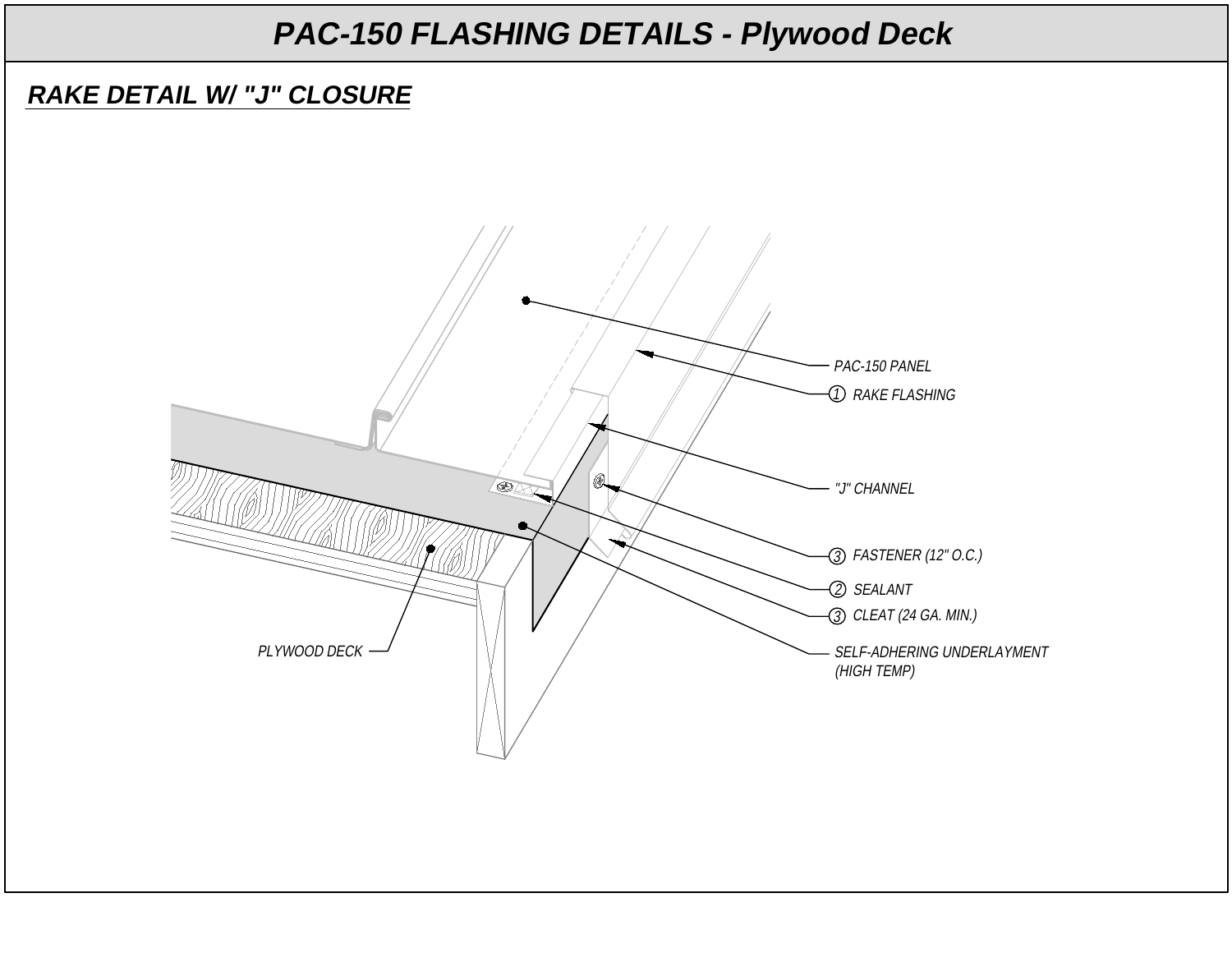#### **PEAK DETAIL**

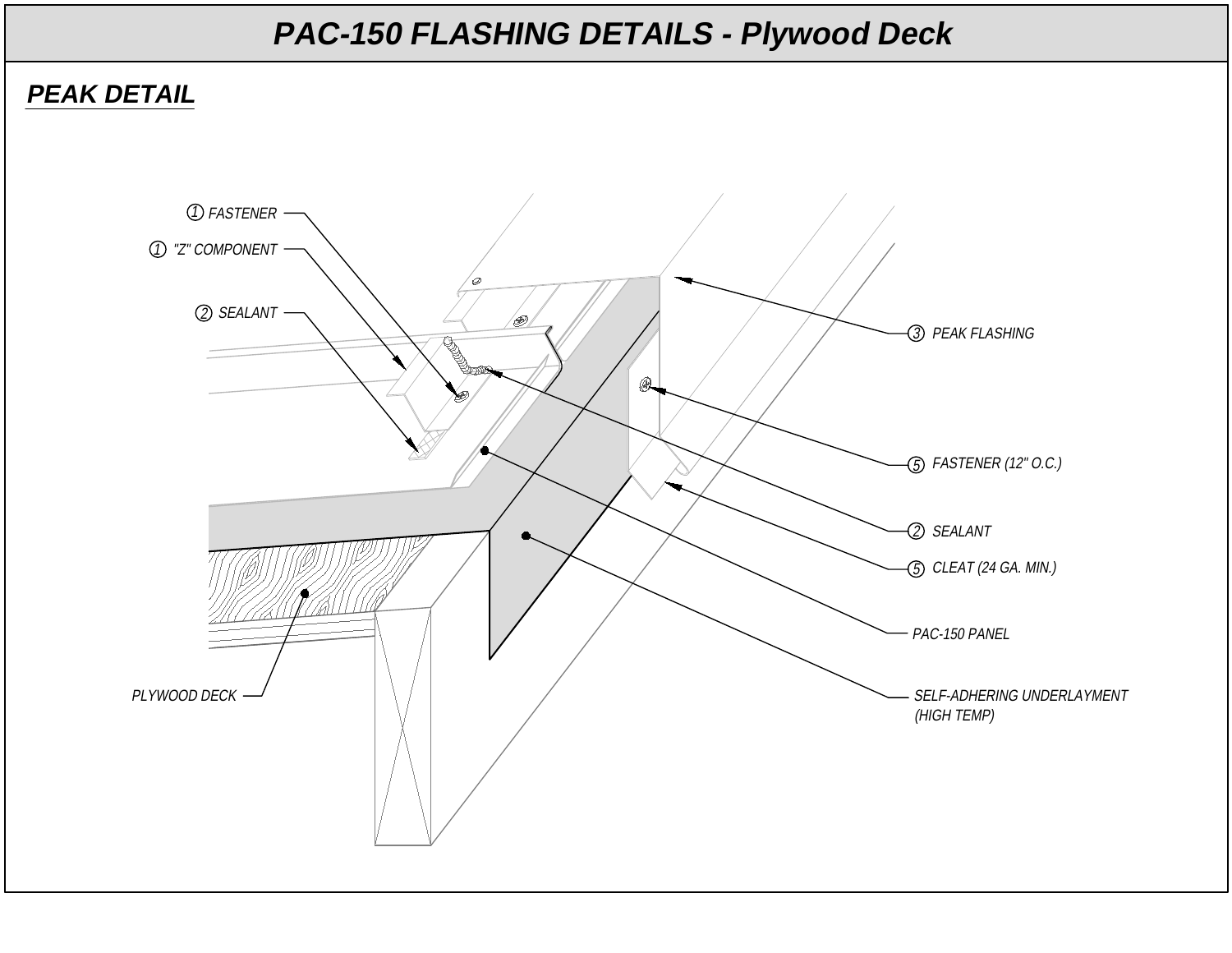#### **HEADWALL DETAIL W/ RECEIVER**

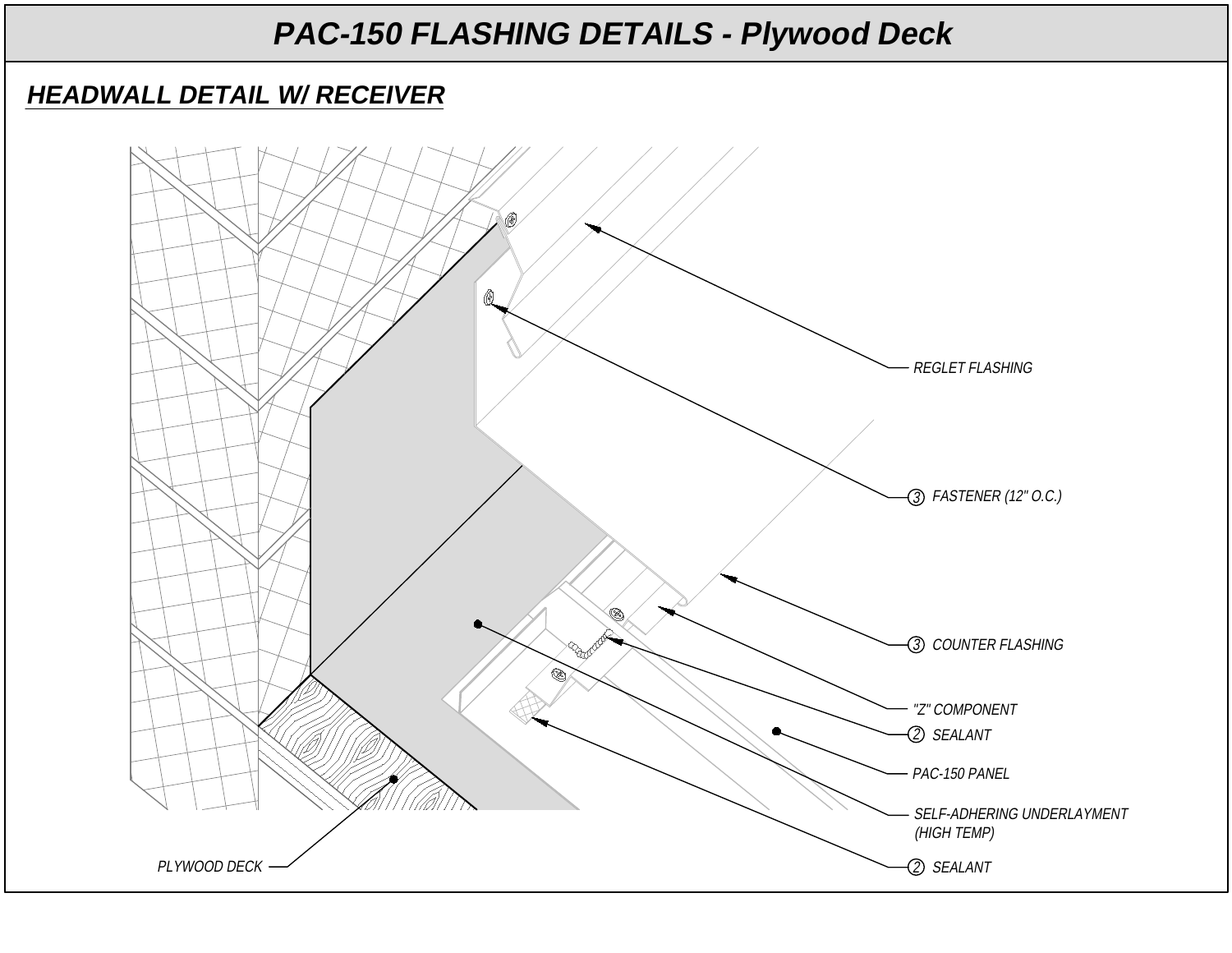#### **HEADWALL DETAIL**

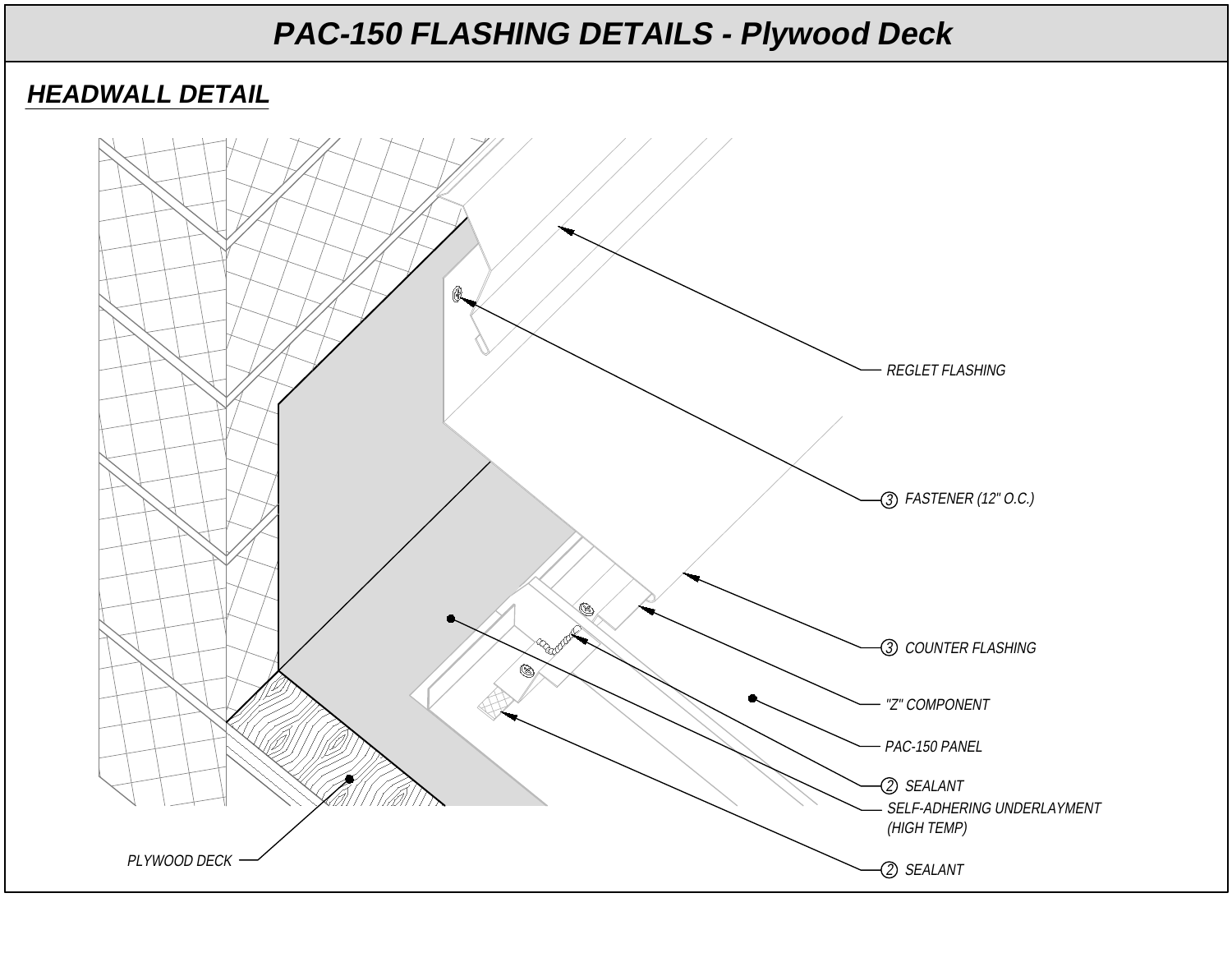#### **RAKE WALL DETAIL W/ RECEIVER**

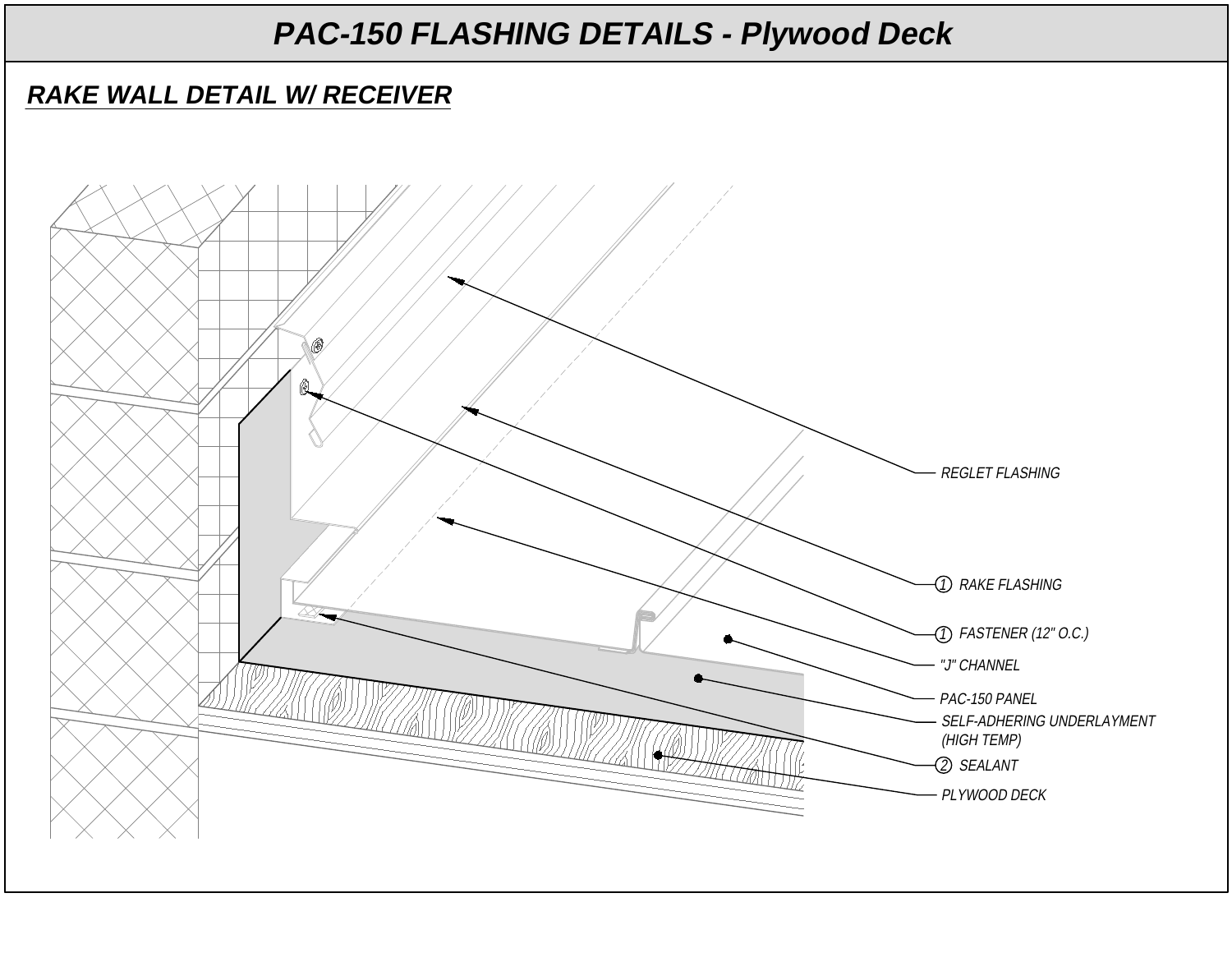#### **RAKE WALL DETAIL**

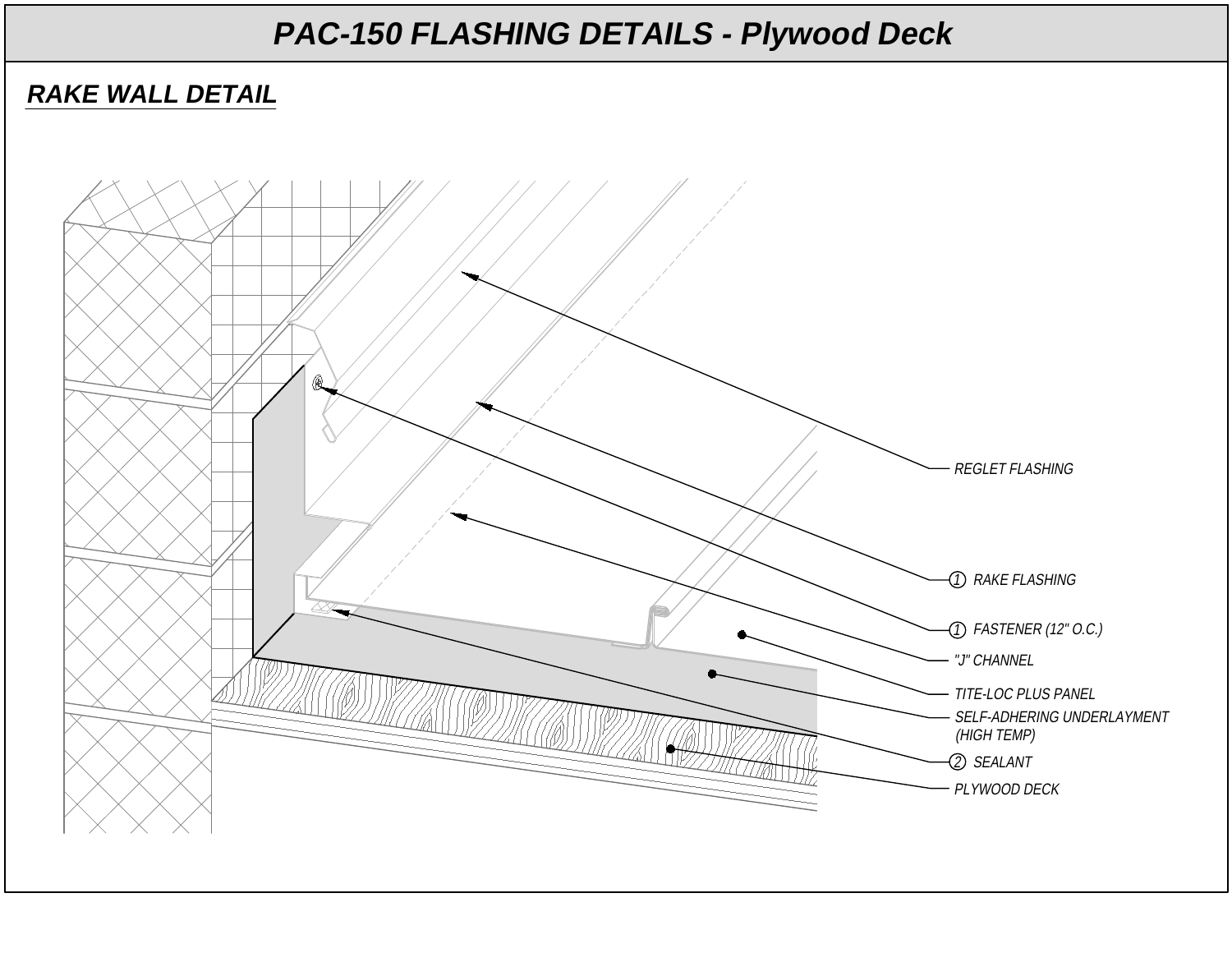### **RAKE WALL w/ FASCIA DETAIL**